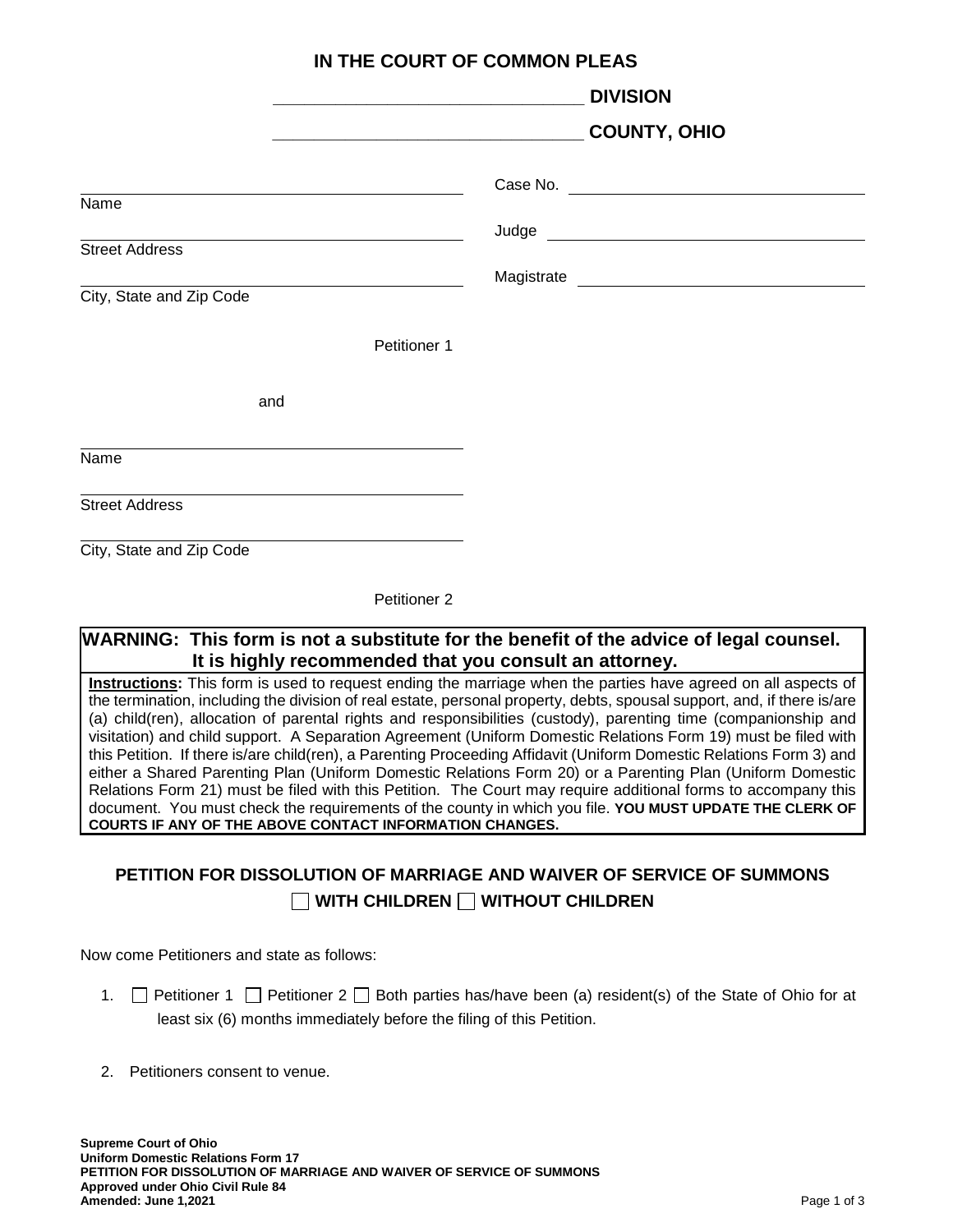| 3. |                                                                                                                                                                                                                                                                                                 | (date of marriage)                                                                   |
|----|-------------------------------------------------------------------------------------------------------------------------------------------------------------------------------------------------------------------------------------------------------------------------------------------------|--------------------------------------------------------------------------------------|
|    | <u> 1980 - Johann Barn, mars ann an t-Amhain Aonaich an t-Aonaich an t-Aonaich ann an t-Aonaich ann an t-Aonaich</u><br>in                                                                                                                                                                      | (city or county, and state).                                                         |
| 4. | Neither party is pregnant $OR \square$ a party is pregnant.                                                                                                                                                                                                                                     |                                                                                      |
| 5. | Check all that apply: (If more space is needed, add additional pages)                                                                                                                                                                                                                           |                                                                                      |
|    | There is/are no minor child(ren) born from or adopted during this marriage or relationship.                                                                                                                                                                                                     |                                                                                      |
|    | The following child(ren) was/were born of the parties' relationship prior to the marriage:<br><b>Name of Child</b>                                                                                                                                                                              | Date of Birth<br>the contract of the contract of the contract of the contract of the |
|    | The following child(ren) was/were born from or adopted during this marriage:<br><b>Name of Child</b><br><u> 1989 - Johann Barn, amerikansk politiker (d. 1989)</u><br><u> 1989 - Johann Barn, mars and de Branch Barn, mars and de Branch Barn, mars and de Branch Barn, mars and de Br</u>     | Date of Birth                                                                        |
|    | <u> 1989 - Johann Stoff, Amerikaansk politiker († 1908)</u><br>The following child(ren) was/were born from or adopted during this marriage or relationship and is/are<br>mentally or physically disabled and will be incapable of supporting or maintaining themselves:<br><b>Name of Child</b> | Date of Birth                                                                        |
|    | The following child(ren) is/are subject to an existing order of parenting or support of another Court or<br>agency:<br><b>Name of Child</b><br>Date of Birth                                                                                                                                    | <b>Name of Court or Agency</b>                                                       |
|    | One party is not the parent of the following child(ren) who was/were born during the marriage:<br><b>Name of Child</b>                                                                                                                                                                          | Date of Birth                                                                        |
| 6. | <b>Military Service:</b><br>Neither Petitioner 1 nor Petitioner 2 is an active-duty servicemember of the United States military.<br>Petitioner 1 and/or $\Box$ Petitioner 2 is an active-duty servicemember of the United States military.                                                      |                                                                                      |
|    |                                                                                                                                                                                                                                                                                                 |                                                                                      |